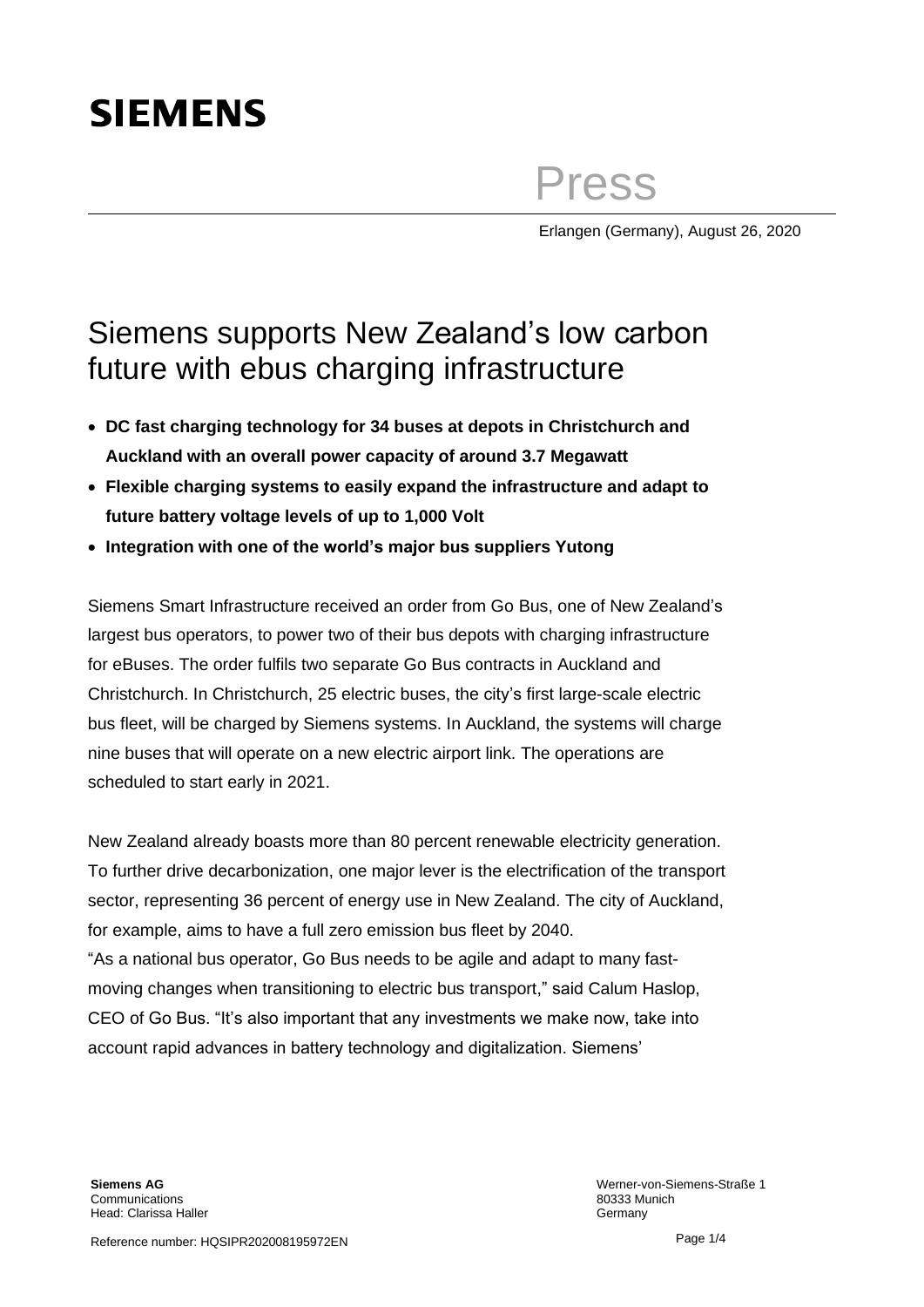**Siemens AG** Press Release

independent charging infrastructure and management software provides us with the most future-proof solutions and flexibility."

The Siemens Sicharge UC range grants bus operators optimal flexibility when planning electric bus depots, by providing highly efficient infrastructure that is designed to be future proofed against rapid advances in battery technology. It also enables bus operators to economically expand charging infrastructure with up to five dispensers plus a pantograph per charging centre.

Jeff Connolly, CEO of Siemens Australia Pacific and head of Siemens' Smart Infrastructure portfolio in the region said, "We're proud to see our technology play a pivotal part in fulfilling New Zealand's low carbon future. It's critical to have a longterm view of transport infrastructure – one that centers around the effective and efficient use of the right technology and seamless movement of people."

The Go Bus project demonstrates the advantage of Siemens' vehicle-agnostic charging infrastructure, as it will integrate with ebuses from different suppliers – in this case Chinese OEM Yutong and local New Zealand OEM Global Bus Ventures.

The charging system in the Christchurch depot will consist of 12 Sicharge UC 200 Charging Centers with dispensers powering 25 parking spaces with up to 200 kilowatts (kW). In Auckland, there will be five of these systems as well as two Sicharge UC 100 stations with a charging power of up to 125 kW, supplying a total of nine eBuses. Both solutions provide plug-in depot charging, according to CCS standard, overnight or for top-up charging between scheduled bus services during the day. The Sicharge UC family supports battery voltages from 10 Volt (V) up to 1,000 V. Current eBuses available in the New Zealand market average between 600 to 700 V, but future bus batteries are expected to use higher voltages to enable faster charging. Additionally, the charging system uses open communication standards as Open Charge Point Protocol (OCPP) to interact with different backend software, for example for charging management.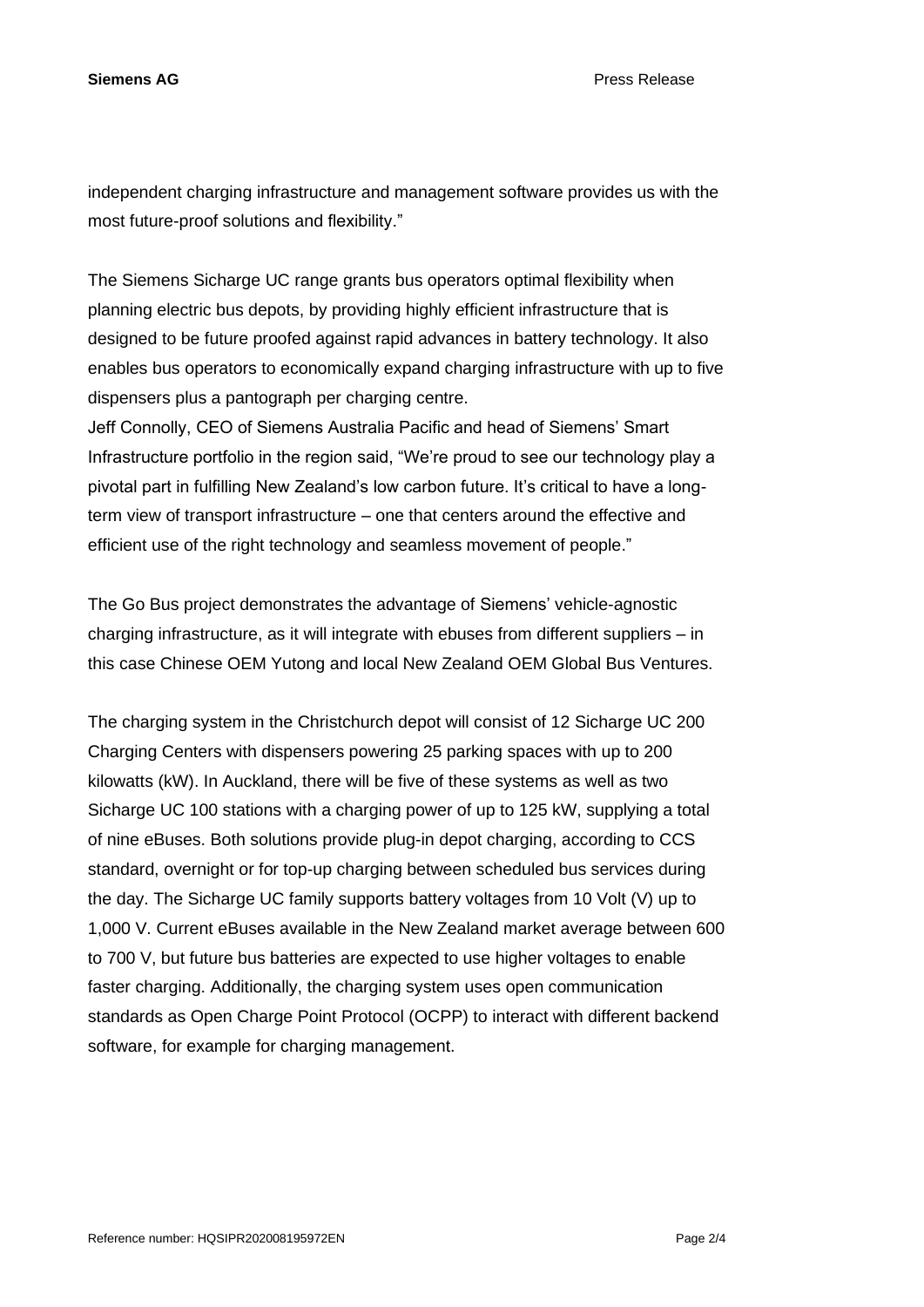The reporting and monitoring function of Siemens' charging management software will enable Go Bus to centrally monitor all charging infrastructure across two cities and easily report on key metrics including electricity savings. Smart management functionality will also enable Go Bus to schedule charging to take advantage to lower overnight tariffs while ensuring that individual buses have reached the desired state of charge by the time they are needed for the next day's operations.

This press release as well as press photos can be found at <https://sie.ag/3h7nAHs>

For more information about Siemens Smart Infrastructure, see <http://www.siemens.com/smart-infrastructure>

For more information about the Sicharge UC charging system, please visit [www.siemens.com/sichargeuc](http://www.siemens.com/sichargeuc)

**Contact for journalists** Anna Korb Phone: +49 9131 173 663 7; E-mail: [anna.korb@siemens.com](mailto:anna.korb@siemens.com)

Follow us on Twitter: [www.twitter.com/siemens\\_press](http://www.twitter.com/siemens_press)

**Siemens Smart Infrastructure (SI)** is shaping the market for intelligent, adaptive infrastructure for today and the future. It addresses the pressing challenges of urbanization and climate change by connecting energy systems, buildings and industries. SI provides customers with a comprehensive end-to-end portfolio from a single source – with products, systems, solutions and services from the point of power generation all the way to consumption. With an increasingly digitalized ecosystem, it helps customers thrive and communities progress while contributing toward protecting the planet. SI creates environments that care. Siemens Smart Infrastructure has its global headquarters in Zug, Switzerland, and has around 72,000 employees worldwide.